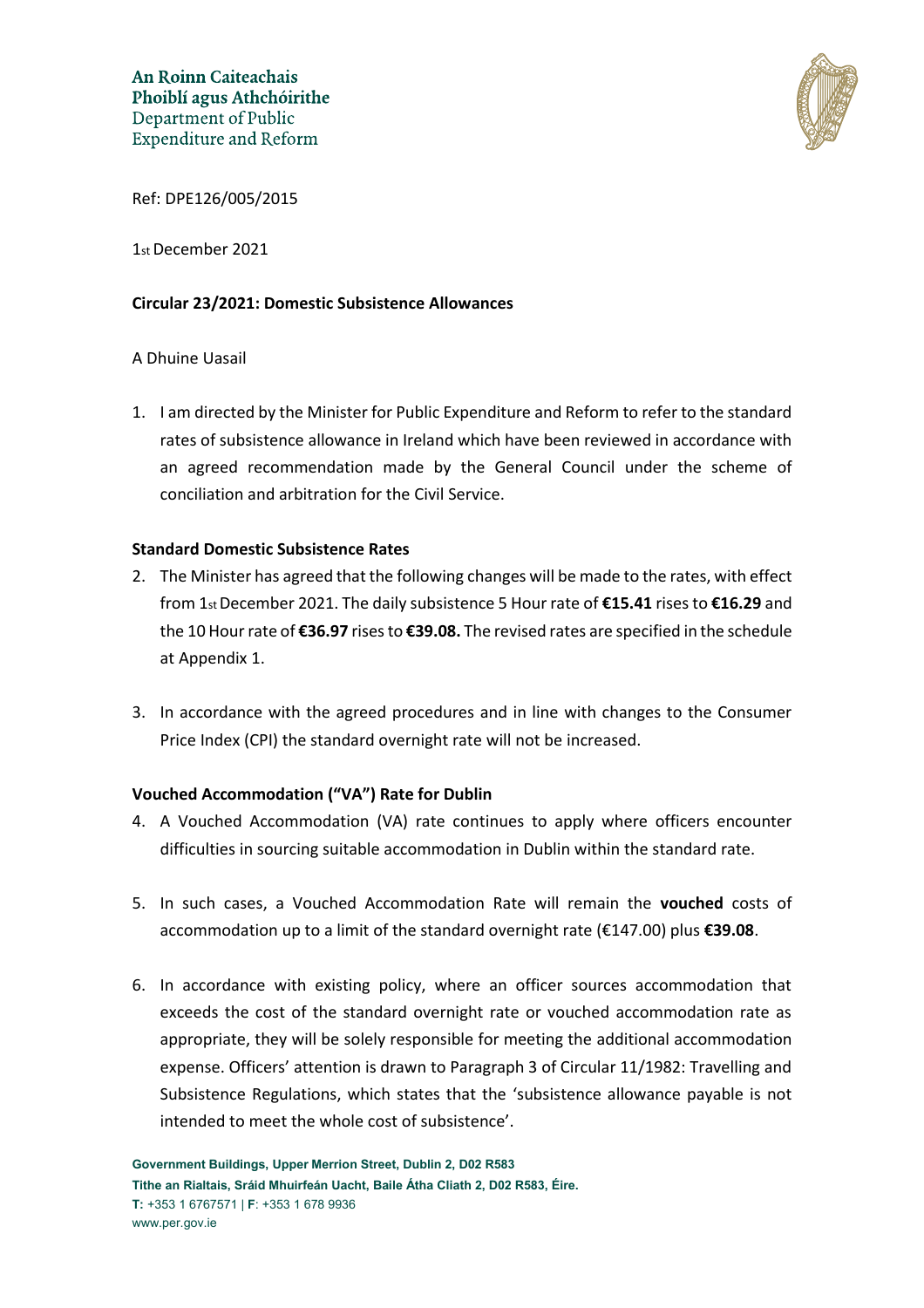7. The standard Overnight rate will continue to apply where officers source accommodation and meals in Dublin within the rate. Where officers cannot source accommodation within this rate, they may claim the VA rate. Accommodation costs while claiming the VA rate must be vouched.

### **General**

- 8. Payment of the rates authorised in this Circular are subject to the regulations issued in Circular 11/1982 and any other instructions in force from time to time, including the distance requirements outlined in Circular 05/2015: Subsistence Allowances. These regulations apply to all civil servants including departmental grades.
- 9. Heads of Departments should continue to appraise, monitor and ensure that only essential travel is undertaken and that the number of officers on any official journey is kept to the absolute minimum.
- 10. This circular should be brought to the attention of all bodies under the aegis of your Department or Office and to all officers in your Department or Office who are responsible for travel and subsistence.
- 11. **Enquiries from individual officers in respect of this circular should be addressed to the HR Unit of the employing Department/Office in the first instance.** Any enquiries about the application of this Circular from Departments should be emailed to [support@Paytravelovertime.cloud.gov.ie](mailto:support@Paytravelovertime.cloud.gov.ie) This Circular is also available on <https://www.gov.ie/en/circulars/>

Mise le meas

Colin Marton \_\_\_\_\_\_\_\_\_\_\_\_\_\_\_\_\_\_\_

Colin Menton Assistant Secretary